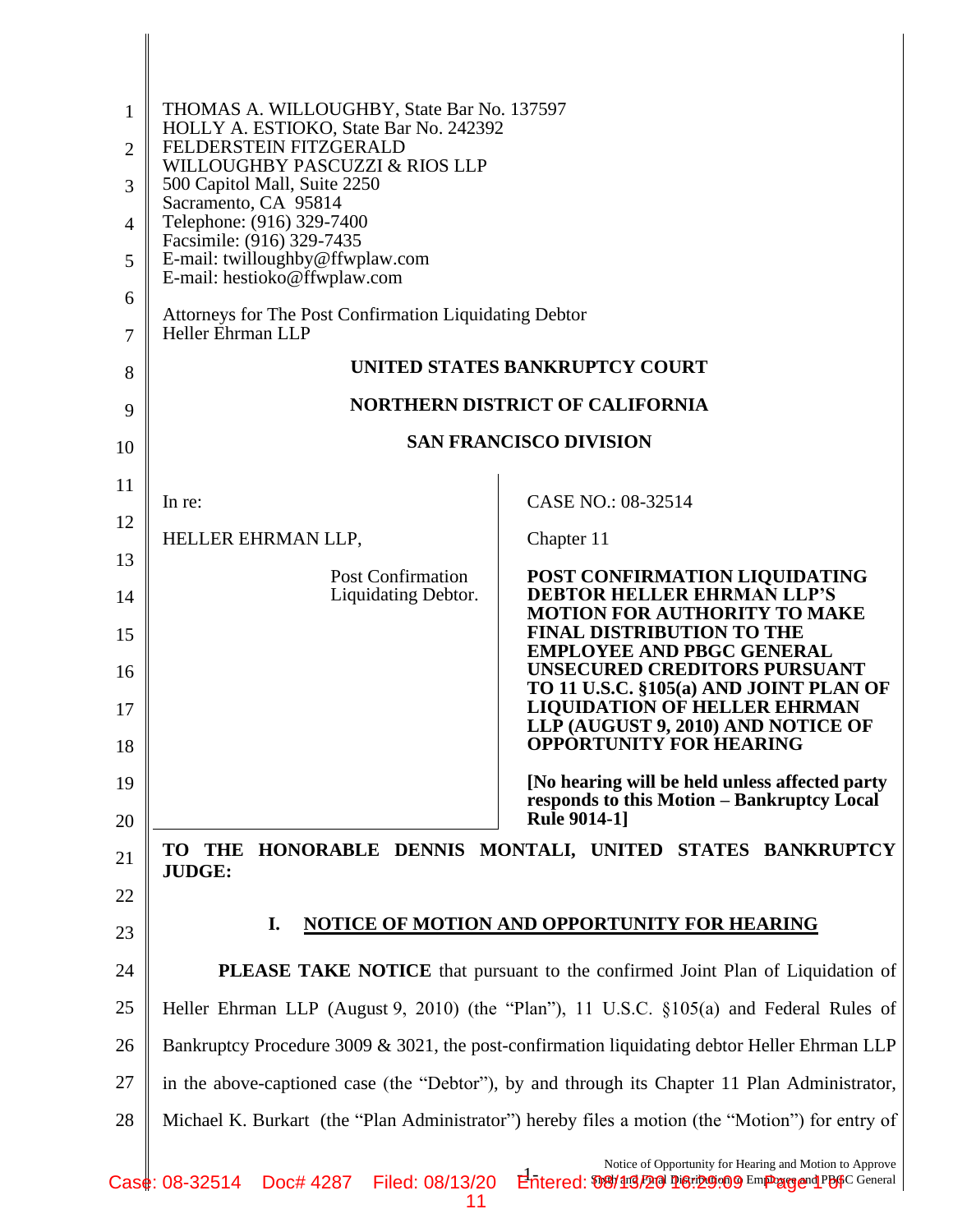1 2 3 4 5 6 7 an order authorizing the Debtor to make a final (sixth) distribution of 4% to the Debtor's former employee ("Employee") and Pension Benefit Guaranty Corporation ("PBGC") general unsecured claimants (the "Final Employee and PBGC Distribution") and for related relief as set forth below. This Motion is based upon the Motion, the Memorandum of Points and Authorities filed concurrently herewith (the "MPA"), the Declaration of Michael Burkart filed concurrently herewith (the "Burkart Decl."), and Exhibits 1 through 3 attached to the Burkart Declaration and Exhibit 4 to the Request for Judicial Notice also filed concurrently herewith.

8 9 10 11 12 13 14 15 16 17 18 19 20 21 22 23 24 **PLEASE TAKE FURTHER NOTICE** that the Employee and PBGC creditors holding allowed general unsecured claims (the "Allowed Employee Creditors" and "Allowed PBGC Creditors") should carefully review this Motion, the MPA, the Burkart Declaration, and Exhibits 1 & 2 to the Burkart Declaration ("Exhibit 1" and "Exhibit 2") in order to determine if they agree with the Debtor on the current allowed amount of their claim, the proposed distribution on account of such claim, and the current address to which the distribution shall be made. **DUE TO THE VOLUME OF DOCUMENTS, EXHIBITS 1 AND 2 AS WELL AS OTHER DOCUMENTS FILED IN SUPPORT OF THIS MOTION ARE NOT ATTACHED TO THIS NOTICE. TO VIEW ALL OF THE DOCUMENTS AND EXHIBITS FILED IN SUPPORT OF THE MOTION, CREDITORS SHOULD GO TO [www.hellerehrman.com](http://www.hellerehrman.com/) AND REFER TO THE "FINAL DISTRIBUTION FOR EMPLOYEES" SECTION.** If a creditor or party in interest would prefer either a mail set of all the documents filed in support of this Motion, or emailed pdf's of said documents, please send a request to sdarms@ffwplaw.com **PLEASE TAKE FURTHER NOTICE** that, in accordance with Article 5.36 of the Plan, any party objecting to the treatment of their claim as detailed in Exhibit 1 or Exhibit 2 and/or the relief requested in this Motion **must file written opposition and a request for a hearing on the Motion with the United States Bankruptcy Court for the Northern District of California** 

25 26 **and serve upon counsel for the Debtor within fourteen (14) calendar days of the date of this notice.** 

27 28 **PLEASE TAKE FURTHER NOTICE** that any objection or request for a hearing must be accompanied by any declarations or memoranda of law the requesting party wishes to present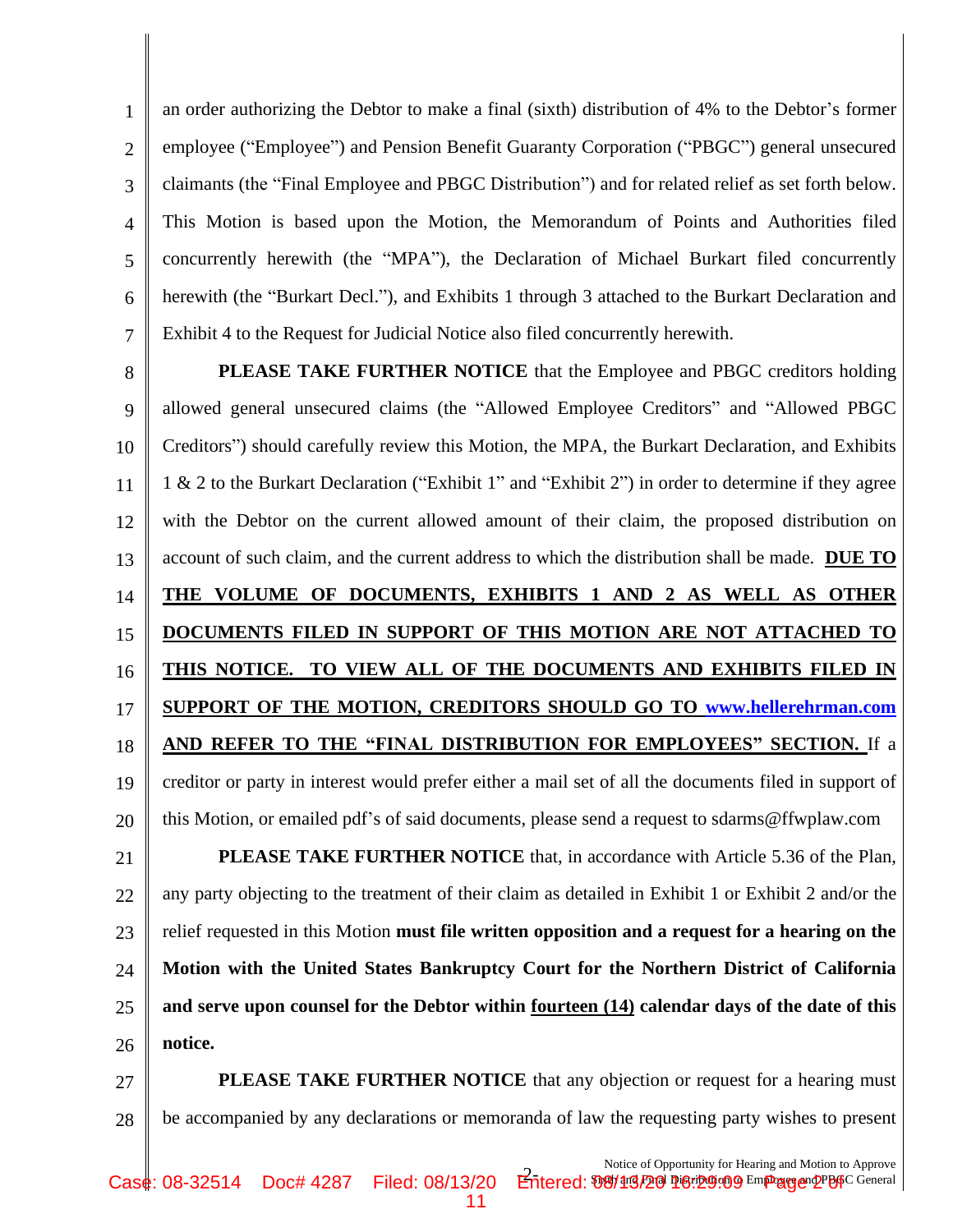1 2 3 4 in support of its position. **If no timely opposition is filed to the requested relief or a request for hearing, the Court may enter an order granting the relief by default without hearing. In the event of timely objection or request for hearing, the Debtor will give at least seven (7) days' written notice of the hearing to the objecting or requesting party.**

5 6 7 8 9 **PLEASE TAKE FURTHER NOTICE** that unless exempted by the Clerk, all attorneys practicing in the Court, including attorneys admitted pro hac vice, are required to file all documents (excluding documents to be placed under seal) electronically via the Court's Electronic Case Filing system. Objections filed by non-attorneys must be filed in paper with the Court at the following addresses:

If by mail: 450 Golden Gate Avenue, Mail Box 36099, San Francisco, CA 94102.

If by hand delivery or overnight delivery: 450 Golden Gate Avenue,  $18<sup>th</sup>$  Floor, San Francisco, CA 94102.

13 14 15 16 17 18 19 **PLEASE TAKE FURTHER NOTICE** that any opposition to the Motion must be served upon counsel for the Debtor at the address above in the top left-hand corner of the first page of this Notice as well as on the Office of the United States Trustee, Timothy S. Laffredi, Assistant U.S. Trustee, 450 Golden Gate Avenue, 5<sup>th</sup> Floor, Suite #05-0153, San Francisco, CA 94102, and all other parties who have requested post-confirmation notice in accordance with the Plan requirements (parties requesting post-confirmation notice may be obtained by reviewing the Court's docket).

20

10

11

12

21

26

## **II. REQUESTED RELIEF**

22 By way of this Motion, the Debtor requests the entry of an Order authorizing the Debtor to:

23 24  $25$ a. Make a sixth and final distribution of 4% (the "Distribution Percentage") on account of the allowed unsecured claims of all of the Debtor's Employees and PBGC claimants (the "Final Employee and PBGC Distribution");

b. Make the Final Employee and PBGC Distribution via checks;

27 28 c. Mail the distribution checks to the addresses approved in the Order to the First Distribution Motion (defined below), unless such address has been, or subsequently is, modified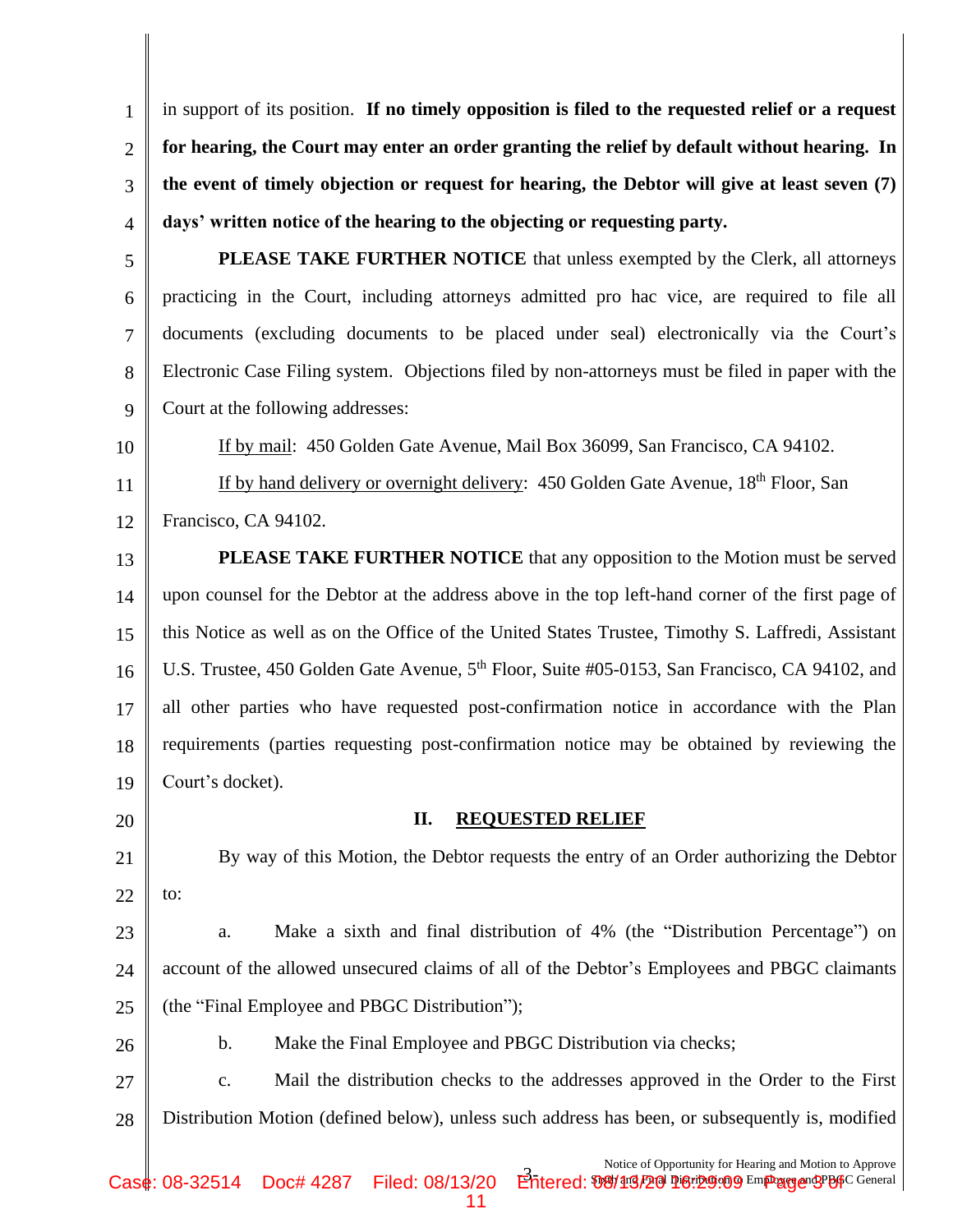| $\mathbf{1}$   | by a change of address form duly filed with the Court and mailed to the Debtor and actually         |  |
|----------------|-----------------------------------------------------------------------------------------------------|--|
| $\overline{2}$ | received by the Debtor ten (10) business days prior to the date a distribution check is mailed;     |  |
| 3              | Comply with the Plan with respect to Disputed Claims, De Minimus Claims, Late-<br>d.                |  |
| $\overline{4}$ | Filed Claims, and Unliquidated Claims; and                                                          |  |
| 5              | Estimate that the Distribution Percentage equals what is expected to be distributed<br>e.           |  |
| 6              | to all the non-employee general unsecured creditors after the resolution of the one remaining open  |  |
| 7              | appeal in this case (the Paravue Appeal) and after an anticipated remnant sale of assets is         |  |
| 8              | conducted;                                                                                          |  |
| 9              | f.<br>For such other and further relief as the Court may deem proper.                               |  |
| 10             | III.<br><b>INTRODUCTION</b>                                                                         |  |
| 11             | The Plan Administrator believes that it is in the best interests of creditors to make a final       |  |
| 12             | distribution to creditors and to close this bankruptcy case by the end of this year. The Plan       |  |
| 13             | Administrator has created a budget ("Budget" attached to the Burkart Decl. as Exhibit 3)            |  |
| 14             | detailing the current funds on hand, estimates of the costs and expenses of closing the bankruptcy  |  |
| 15             | case, and funds to be received through an anticipated remnant asset sale. Based upon this Budget,   |  |
| 16             | the Plan Administrator anticipates that he will be able to make a final distribution of between 3%- |  |
| 17             | 5% to general unsecured creditors, most likely in the area of 4%.                                   |  |
| 18             | As described more fully below, the Plan Administrator has discovered (from prior                    |  |
| 19             | distributions in this case) that distributions to Employees and PBGC general unsecured claimants    |  |
| 20             | are a much more extensive and time-consuming process than for other general unsecured               |  |
| 21             | claimants. The process is also quite expensive, as it involves over 900 Employee claimants and      |  |
| 22             | 200 PBGC claimants, all of which will require the calculation, reporting, and remittance of state   |  |
| 23             | and/or federal withholdings (involving at least 16 different states), the escheatment of unclaimed  |  |
| 24             | funds to the various states as required by the PBGC, and compliance with other close-out            |  |
| 25             | procedures required by the PBGC.                                                                    |  |
| 26             | Because of this time-consuming and expensive process, the Plan Administrator is                     |  |
| 27             | requesting to make a final distribution of 4% to the Employee and PBGC claimants now, ahead of      |  |
| 28             | the final distribution that soon will be made to other, non-employee general unsecured creditors in |  |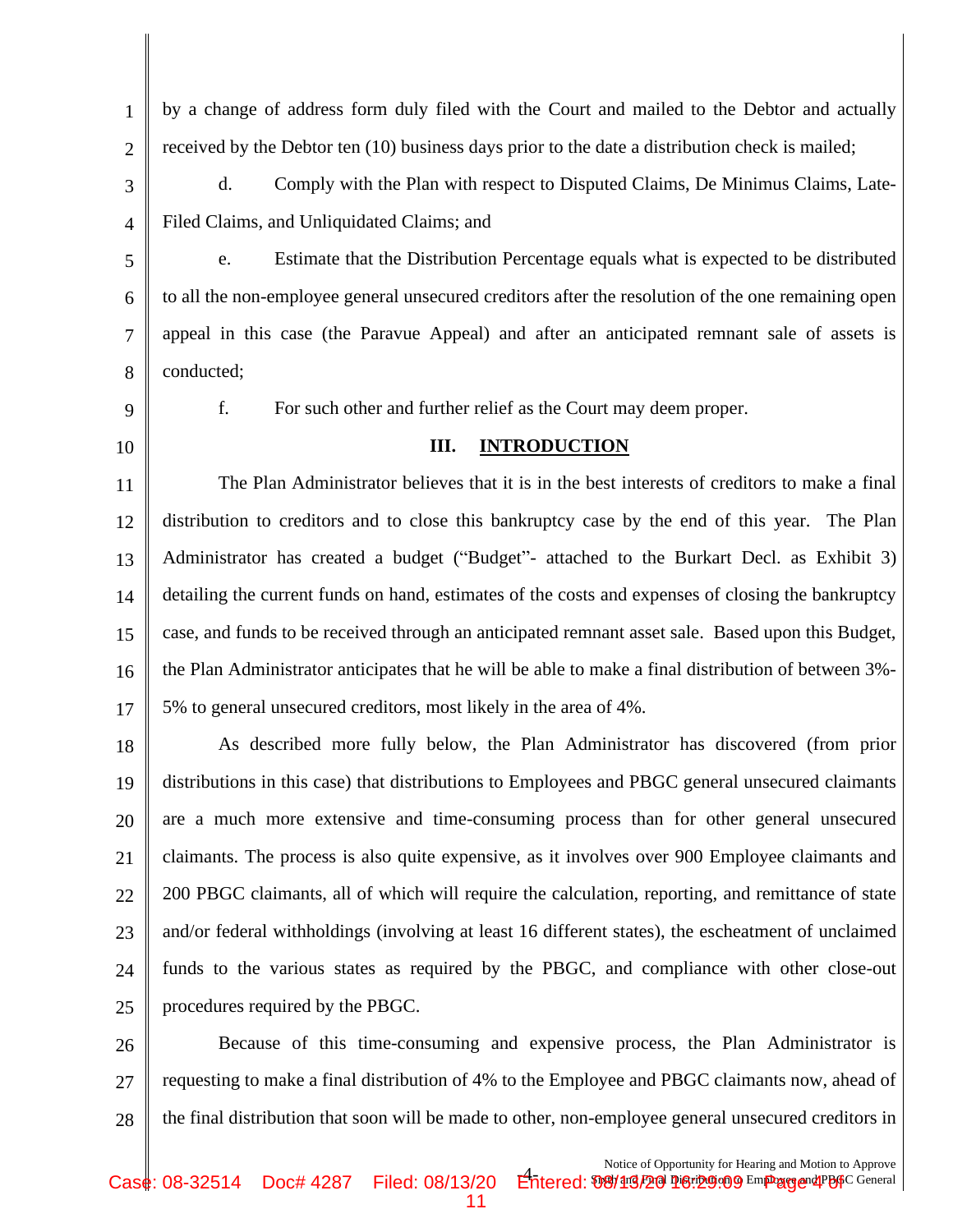1 2 3 4 5 6 7 8 9 10 11 12 13 14 this case. As demonstrated by the Budget, the proposed 4% distribution percent roughly approximates the anticipated distribution percentage that will be paid to the other, non-employee general unsecured creditors in the final distribution on their claims, although it is possible that the actual distribution percentage ultimately paid to the non-employee general unsecured creditors may be slightly higher or lower than 4%. Nevertheless, the Plan Administrator believes that the benefits of obtaining authorization for, and making, this final distribution to the Employee and PBGC claimants now outweighs the risk of any potential discrepancy that may occur. If the Plan Administrator cannot begin the process of making these distributions now, it will be impossible to close the case by the end of the year. Approving this final distribution will not only allow the Debtor to close the case by year's end, but it will avoid the need to make a second distribution to Employees and PBGC claimants should the actual final distribution percentage differ, which will result in the avoidance of substantial additional costs and expenses to the estate. Therefore, the Plan Administrator believes that approval of the proposed Final Employee and PBGC Distribution is in the best interests of creditors.

15

#### **IV. PROPOSED FINAL EMPLOYEE AND PBGC DISTRIBUTION**

16 17 18 19 Exhibit 1 details the allowed Employee claimants, their claim number (if any), and the proposed distribution amount. De Minimus Employee claims (i.e. claims whose payment is less than \$50) are not listed on Exhibit 1 and will not be paid. Disallowed Employee claims are also not listed on Exhibit 1 and will not be paid. Burkart Decl. at ¶ 23.

20 21 22 Exhibit 2 details the allowed PBGC claimants, the claim number (if any), and the proposed distribution amount. Pursuant to the Settlement Agreement with PBGC, De Minimus claims (if any) will be paid and are listed on Exhibit 2. Burkart Decl. at ¶ 24.

23 24 25 26 **IF ANY CREDITOR OBJECTS TO ITS RESPECTIVE TREATMENT (OR OMISSION FROM) ANY OF THE PROPOSED DISTRIBUTION EXHIBITS, A TIMELY OPPOSITION MUST BE FILED CONSISTENT WITH THE PROCEDURES DESCRIBED IN SECTION I, ABOVE.** 

27 28 **IF AN OBJECTION IS NOT TIMELY FILED, THE COURT MAY APPROVE THE DISTRIBUTION AS REQUESTED.**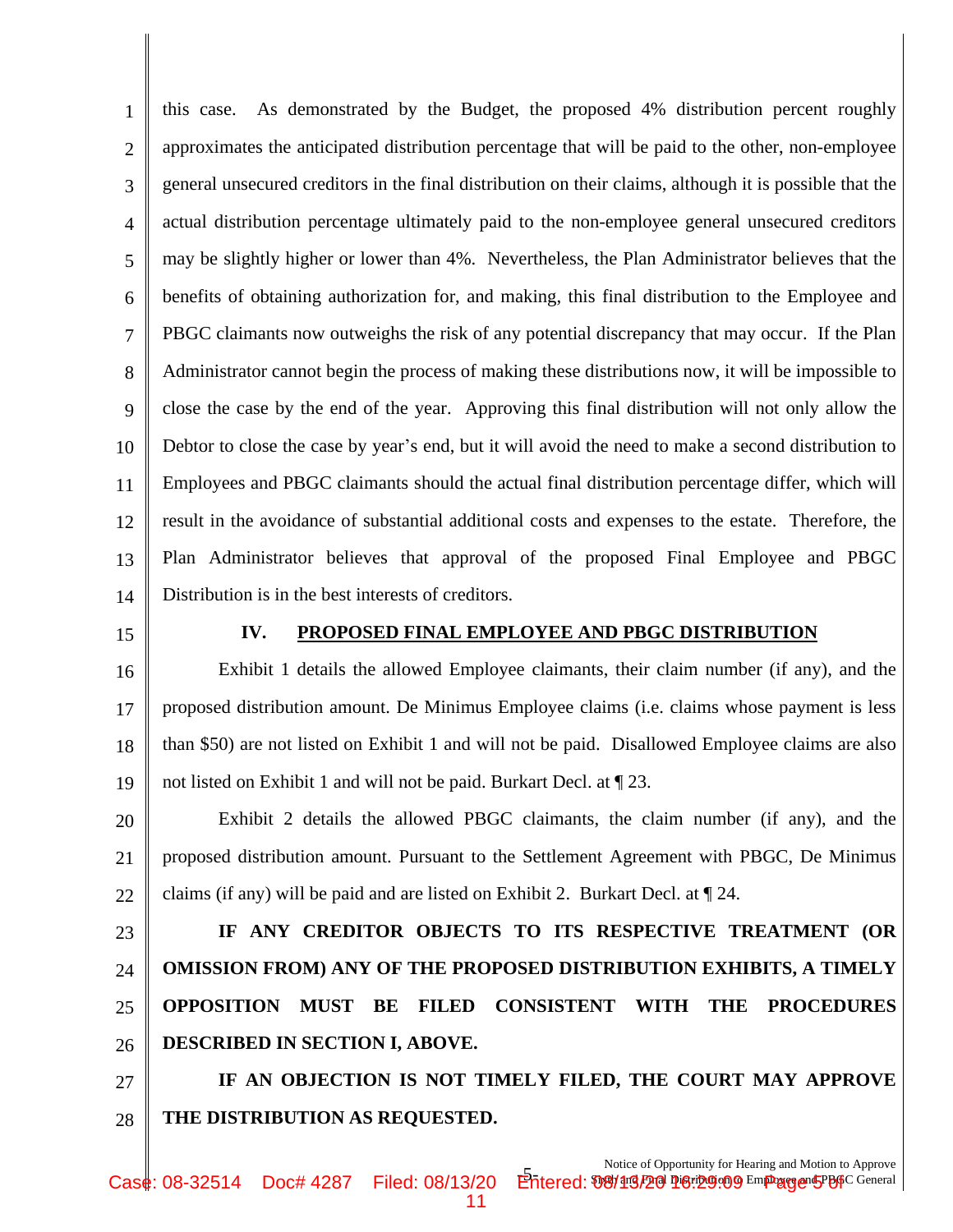2

3

4

5

6

1

## **V. BACKGROUND FACTS RELATED TO FINAL EMPLOYEE AND PBGC DISTRIBUTION**

Below is a short history of the present case and a description of the prior distribution motions approved in this case. Parties that seek additional information on the history of the case should refer to the confirmed Plan (Docket No. 1431) and approved Disclosure Statement Docket No. 1153) on file in the case.

7 8 9 10 11 12 13 14 15 16 On December 28, 2008, the Debtor filed a voluntary petition for relief under chapter 11 of the Bankruptcy Code. The Debtor, a 118-year-old international law firm, began the process of winding down its business and affairs following the adoption of a Plan of Dissolution by the shareholders of the Debtor's limited partners in September 2008. Burkart Decl. at ¶ 3. On January 5, 2009, the Office of the United States Trustee appointed the Official Committee of Unsecured Creditors. Burkart Decl. at ¶ 4. On August 13, 2010, the Court entered an order confirming the Plan, which order became effective on September 1, 2010 (the "Effective Date"). Burkart Decl. at ¶ 5. Michael F. Burkart is the duly appointed administrator under the Plan (the "Plan Administrator") and has been managing the Debtor since the Effective Date. Burkart Decl. at ¶ 6.

17 18 19 20 21 22 23 The Debtor made two interim distributions in 2011 to general unsecured creditors on September 29, 2011, and December 22, 2011 (of 30% and 8.5%, respectively, for a total distribution percentage of 38.5%), pursuant to this Court's Order dated September 24, 2011 [Docket No. 2549] approving the *Liquidating Debtor Heller Ehrman LLP's Motion for Authority to Make 2011 Interim Distribution to General Unsecured Creditors Pursuant to 11 U.S.C. § 105(a) and Joint Plan of Liquidation of Heller Ehrman LLP (August 9, 2010)* (the "First Distribution Motion") [Docket No. 2321]. Burkart Decl. at ¶ 7.

24 25 26 27 28 The Debtor made an interim distribution in late 2012 and early 2013 to general unsecured creditors in the amount of 5.5% pursuant to this Court's Order dated December 27, 2012 [Docket No. 3174] approving the *Liquidating Debtor Heller Ehrman LLP's Motion for Authority to Make Interim Distribution to General Unsecured Creditors Pursuant to 11 U.S.C. § 105(a) and Joint Plan of Liquidation of Heller Ehrman LLP (August 9, 2010)* (the "Second Distribution Motion")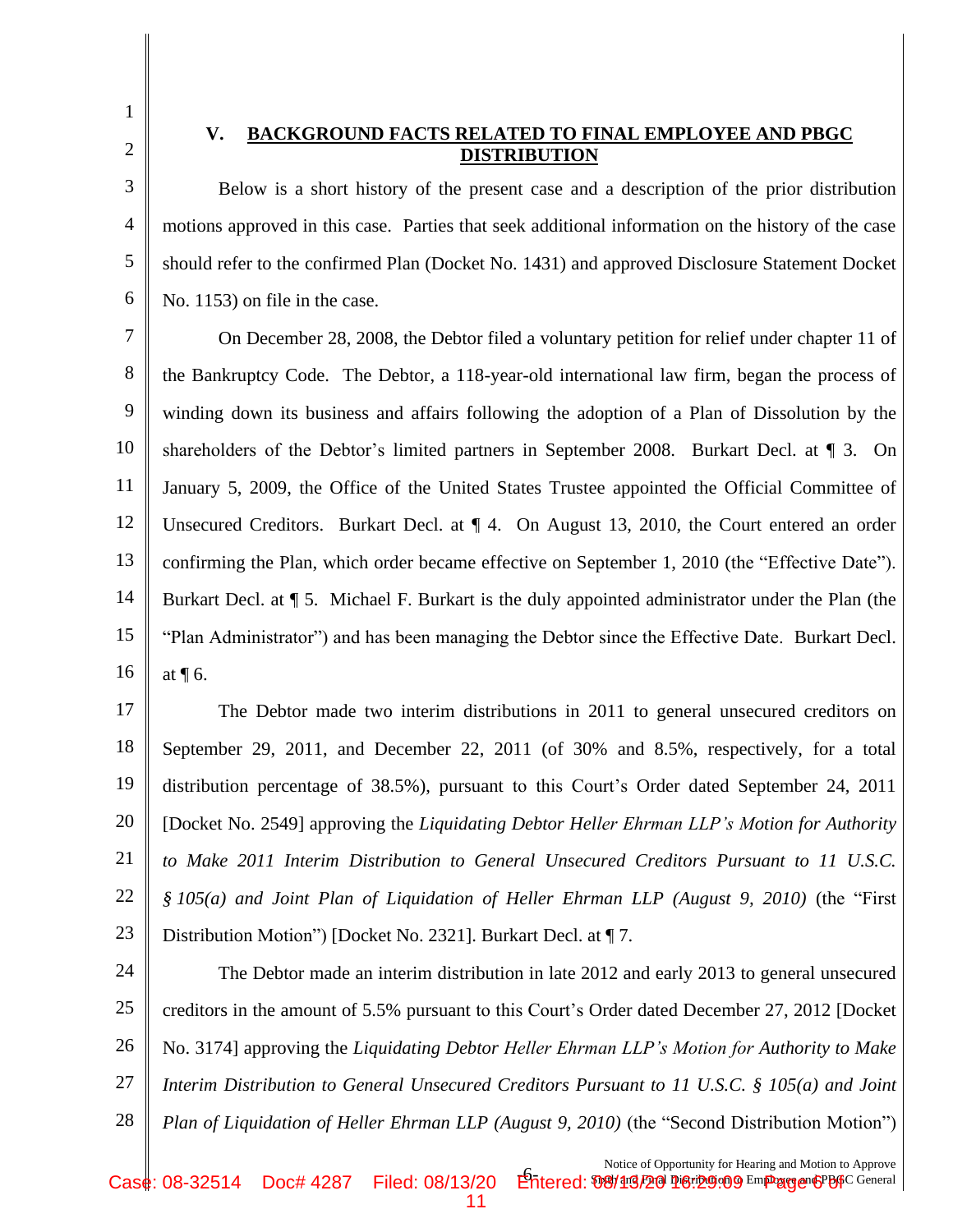[Docket No. 3144], bringing the total distributed to general unsecured creditors pursuant to the First and Second Distribution Motions to 44%. Burkart Decl. at ¶ 8.

1

2

3 4 5 6 7 8 9 The Debtor made an interim distribution in 2013 to general unsecured creditors in the amount of 9% pursuant to this Court's Order dated June 28, 2013 [Docket No. 3320] approving the *Liquidating Debtor Heller Ehrman LLP's Motion for Authority to Make 2013 Interim Distribution to General Unsecured Creditors Pursuant to 11 U.S.C. § 105(a) and Joint Plan of Liquidation of Heller Ehrman LLP (August 9, 2010)* (the "Third Distribution Motion") [Docket No. 3306], bringing the total distributed to general unsecured creditors pursuant to the First, Second and Third Distribution Motions to 53%. Burkart Decl. at ¶ 9.

10 11 12 13 14 15 16 The Debtor made an interim distribution in 2016 to general unsecured creditors in the amount of 7% pursuant to this Court's Order dated December 22, 2015 [Docket No. 3722] approving the *Liquidating Debtor's Motion for Authority to Make 2015 Interim Distribution to General Unsecured Creditors Pursuant to 11 U.S.C. §105(A) and Joint Plan of Liquidation of Heller Ehrman LLP (August 9, 2010)* (the "Fourth Distribution Motion") [Docket No. 3712], bringing the total distributed to general unsecured creditors pursuant to the First, Second, Third, and Fourth Distribution Motions to 60%. Burkart Decl. at ¶ 10.

17 18 In addition, all Remaining Priority Claims (listed in the "Allowed Claims Distribution Schedule" to the First Distribution Motion) have been previously paid. Burkart Decl. at  $\P$  11.

19 20 21 22 23 24 25 26 27 28 All litigation regarding Disputed Claims has been finally resolved except for the claim of Paravue Corporation ("Paravue"). As this Court is aware, the Debtor has engaged in a lengthy battle with Paravue in connection with its claim in this case, including on appeal. On June 12, 2020, and June 30, 2020, respectively, Paravue filed new appeals with the Bankruptcy Appellate Panel ("BAP") in connection with orders entered in connection with its claim [BAP Case No. 20- 1141 and BAP Case No. 20-1157, respectively]. The two appeals appear to be duplicates of one another. Paravue filed the appeals without an attorney, however, and has been given several notices and opportunities to find counsel. Recently, the BAP has entered Orders Re: Prosecution of Appeal (Final Warning Before Dismissal) in the two BAP cases, ordering that Paravue must file a notice of appearance with respect to the two BAP appeals no later than Monday, August 24,

T-<br>
Fotered: **Sixth and Final Distribution of Heating and Modeln to Applove** Notice of Opportunity for Hearing and Motion to Approve Case: 08-32514 Doc# 4287 Filed: 08/13/20 Entered: የንሣ19/20 Per 2010 Emp age 47PaG General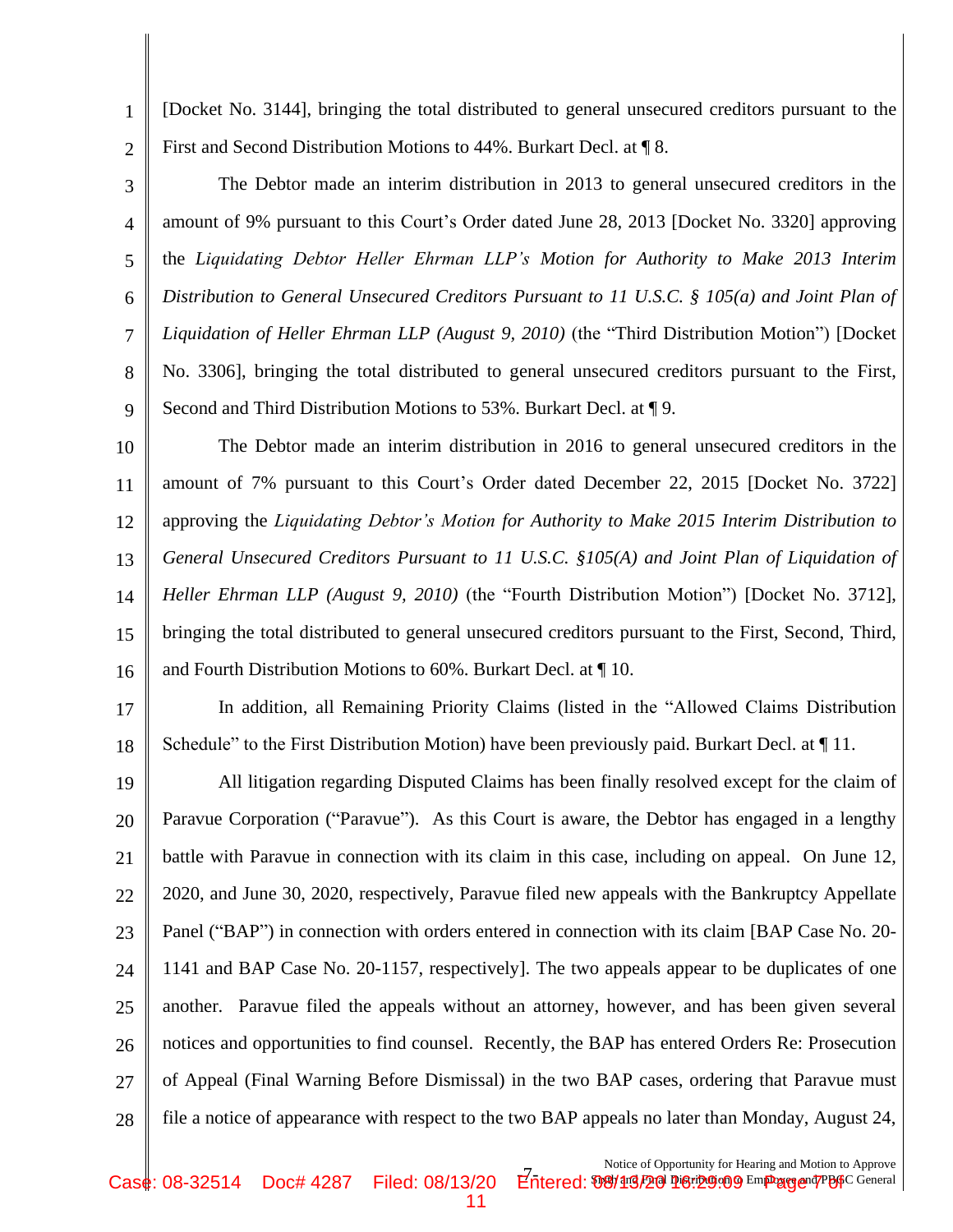3 4 2020, or the appeals will be dismissed without further notice to the parties. See Dkt. No. 5 in BAP Case No. 20-1157 and Dkt. No. 9 in BAP Case No. 20-1141. Assuming these appeals are dismissed immediately after the BAP-imposed deadline of August 24, 2020, the Debtor intends to file a motion to approve a remnant asset sale and to authorize a final distribution to all nonemployee general unsecured claims. Burkart Decl. at ¶ 12.

1

2

5

6 7 8 9 10 11 12 13 14 15 16 17 18 19 20 21 22 23 24 The Plan Administrator intends to make the final distribution to all general unsecured creditors and to close this bankruptcy case by the end of this year. The exact timing will depend on whether the Paravue Appeals are dismissed immediately after the BAP-imposed deadline of August 24, 2020, or if more time is allowed for Paravue to continue. The Plan Administrator has created a Budget detailing the current funds on hand, estimates of the costs and expenses of closing the bankruptcy case, and funds to be received through an anticipated remnant asset sale. Based upon this Budget, the Plan Administrator anticipates that he will be able to make a final distribution of between 3%-5% to general unsecured creditors, most likely in the area of 4%. The Plan Administrator's Budget, created while planning for a Final Distribution to the general unsecured creditors, as well as winding down all of the business affairs of the bankruptcy estate, contains two additional columns reflecting high and low estimates for various line items that are somewhat difficult to determine at this time. For example, the line item labeled as contingency is specifically related to anticipated legal costs attendant to two pending appeals filed by Paravue Corporation. Although there is insurance coverage still available to cover the subject claim, there remains a self-insured retention for which Heller Ehrman must maintain a reserve. In addition, if the closing of this case is delayed for another year, additional administrative expenses will also be incurred in 2021 and perhaps beyond. Therefore, it is incumbent upon the Plan Administrator to ensure that there will be sufficient reserves to cover any extraordinary expenditures incurred accordingly. Burkart Decl. at ¶ 13.

25 26 27 28 Because of the time-consuming and expensive process involved (discussed below), the Plan Administrator is requesting to make a final distribution of 4% to the Employee and PBGC claimants now, ahead of the final distribution that soon will be made to non-employee general unsecured creditors in this case. The proposed 4% distribution percent roughly approximates the

11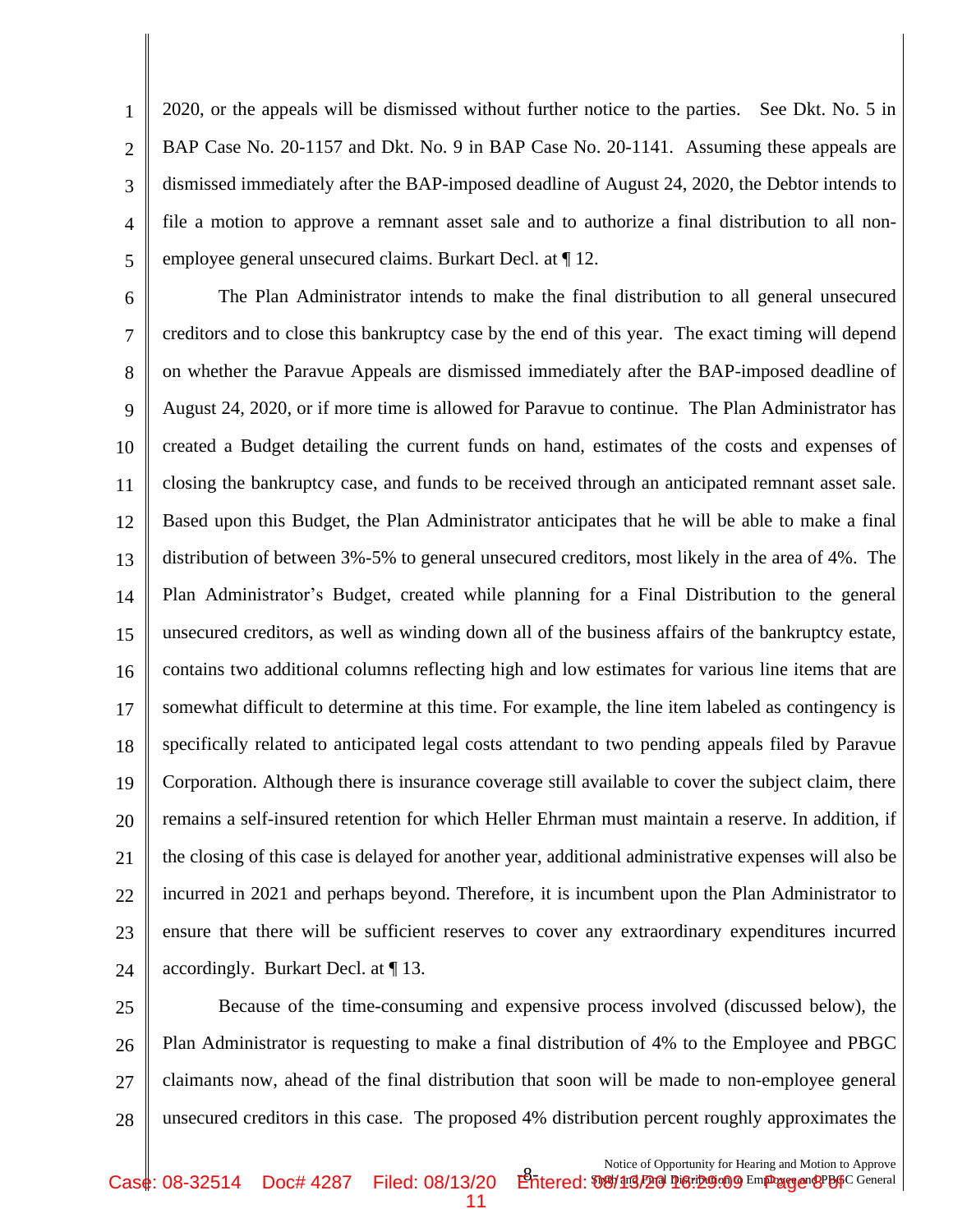1 2 3 4 anticipated distribution percentage that will be paid to the other, non-employee general unsecured creditors in the final distribution on their claims, although it is possible that the actual distribution percentage ultimately paid to the non-employee general unsecured creditors may be slightly higher or lower than 4%. Burkart Decl. at  $\P$  14.

5 6 7 8 9 10 11 12 Nevertheless, the Plan Administrator believes that the benefits of obtaining authorization for, and making, this final distribution to the Employee and PBGC claimants now outweighs the risk of any potential discrepancy that may occur. Approving this final distribution will not only allow the Debtor to close the case by year's end, but it will avoid the need to make a second distribution to Employees and PBGC claimants should the actual final distribution percentage differ, which will result in the avoidance of substantial additional costs and expenses to the estate. Therefore, the Plan Administrator believes that approval of the proposed Final Employee and PBGC Distribution is in the best interests of creditors. Burkart Decl. at ¶ 15.

13

## **A. EMPLOYEE CLAIMS**

14 15 There are over 900 allowed Employee claimants that will require a final distribution in this case on account of their general unsecured claims. Burkart Decl. at ¶ 16.

16 17 18 19 20 21 22 23 24  $25$ Due to the number of Employee claimants, the multiple state home addresses of the Employee claimants, and other factors, the Plan Administrator has found that the distribution to the Employee claimants is a much more extensive and time-consuming process than for other general unsecured claimants. The payments must be run as a payroll, including calculating and withholding various amounts owed to state and federal entities that must be reported and remitted according to state and federal law. In addition, in order to remit the payments, the Plan Administrator must go through the process of reopening previously-closed accounts with each state (which have been closed due to inactivity). There are at least 16 different states in which this process must be completed. The Plan Administrator anticipates that this will be a very expensive and time-consuming process. Burkart Decl. at ¶ 17.

26 27 28 Because of this time-consuming and expensive process, the Debtor seeks authorization to begin the process of making the final distribution on the Employee claims now. The amount anticipated to be distributed if this Motion is granted is approximately \$374,695.78, representing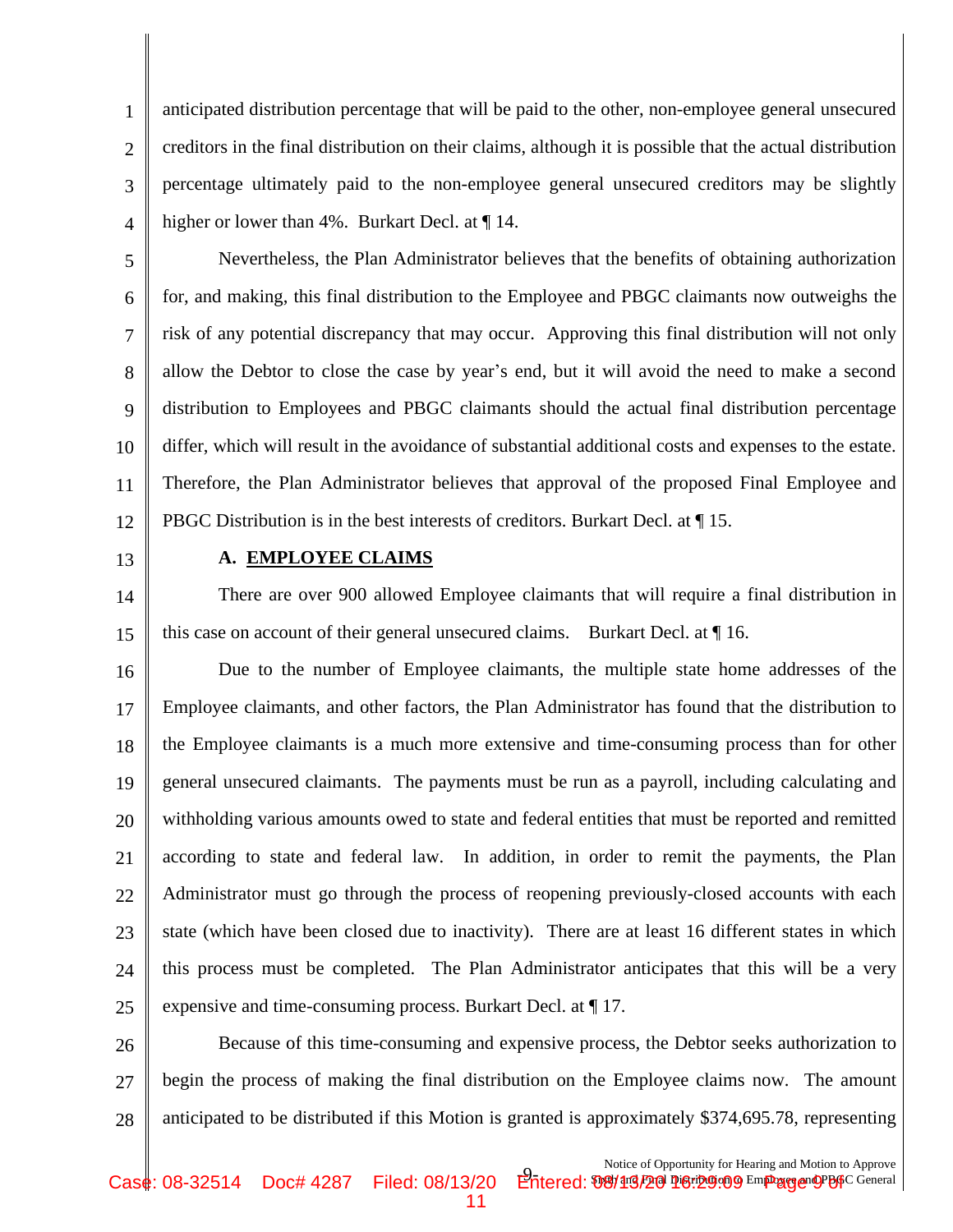1 2

#### a 4% distribution. Burkart Decl. at ¶ 18.

### **B. PBGC CLAIM**

3 4 5 6 7 8 9 10 PBGC filed three estimated, contingent proofs of claim against the Debtor in this case for the unfunded benefit liabilities of the Heller Ehrman LLP Floor Pension Plan ("Floor Plan") under 29 U.S.C. § 1362(b); the statutorily required minimum funding contributions due to the Floor Plan under 26 U.S.C.  $\S$  412(c)(11) and 430 and 29 U.S.C. § 1082(c)(11); and the insurance premiums with respect to the Floor Plan under 29 U.S.C.  $\S$  1306(a)(3) and (a)(7) [Claim Nos. 601-1, 628-1, and 630-1]. The beneficiaries of the Floor Plan are former employees of the Debtor. There are 200 beneficiaries requiring distributions in connection with this claim. Burkart Decl. at ¶ 19.

11 12 13 14 15 16 17 18 19 20 On July 22, 2010, this Court entered an order approving a compromise and settlement with respect to the three PBGC Claims, resulting in the allowance of a single allowed Class 7 Claim in the amount of \$155,000 [Dkt. No. 1361]. The settlement agreement provided, *inter alia*, that, "The Plan Administrator…shall distribute any funds payable on account of PBGC's Allowed Class 7 Claim in the manner described in 29 U.S.C. § 1341(b)(3), as if those funds were assets of the Floor Plan." 29 U.S.C. § 1341(b)(3) sets forth the methods of final distribution of assets upon termination of a single-employer plan, and provides that the plan administrator "shall distribute the assets in accordance with section 1344 of this title." Section 1344 sets forth the order of priority of participants and beneficiaries of the plan, and the allocation of plan assets. Burkart Decl. at  $\P$  20.

21 22 23 24 25 26 27 28 Due to the terms of the settlement with PBGC, the Debtor will not make a single final distribution to PBGC in connection with its claim; rather, the Debtor will need to make distributions to all of the Floor Plan participants and beneficiaries under the procedures outlined in 29 U.S.C. §§ 1341(b)(3) and 1344. This will be a complicated and time-consuming process. Federal tax withholding must be calculated, reported, and remitted for the 200 beneficiaries. In addition, following the initial distribution, if there are any returned checks, the Debtor will have to go through a Federal search process to attempt to locate those beneficiaries. If they cannot be found, the funds from the returned checks will need to be escheated to either the state of the

Notice of Opportunity for Hearing and Motion to Approve